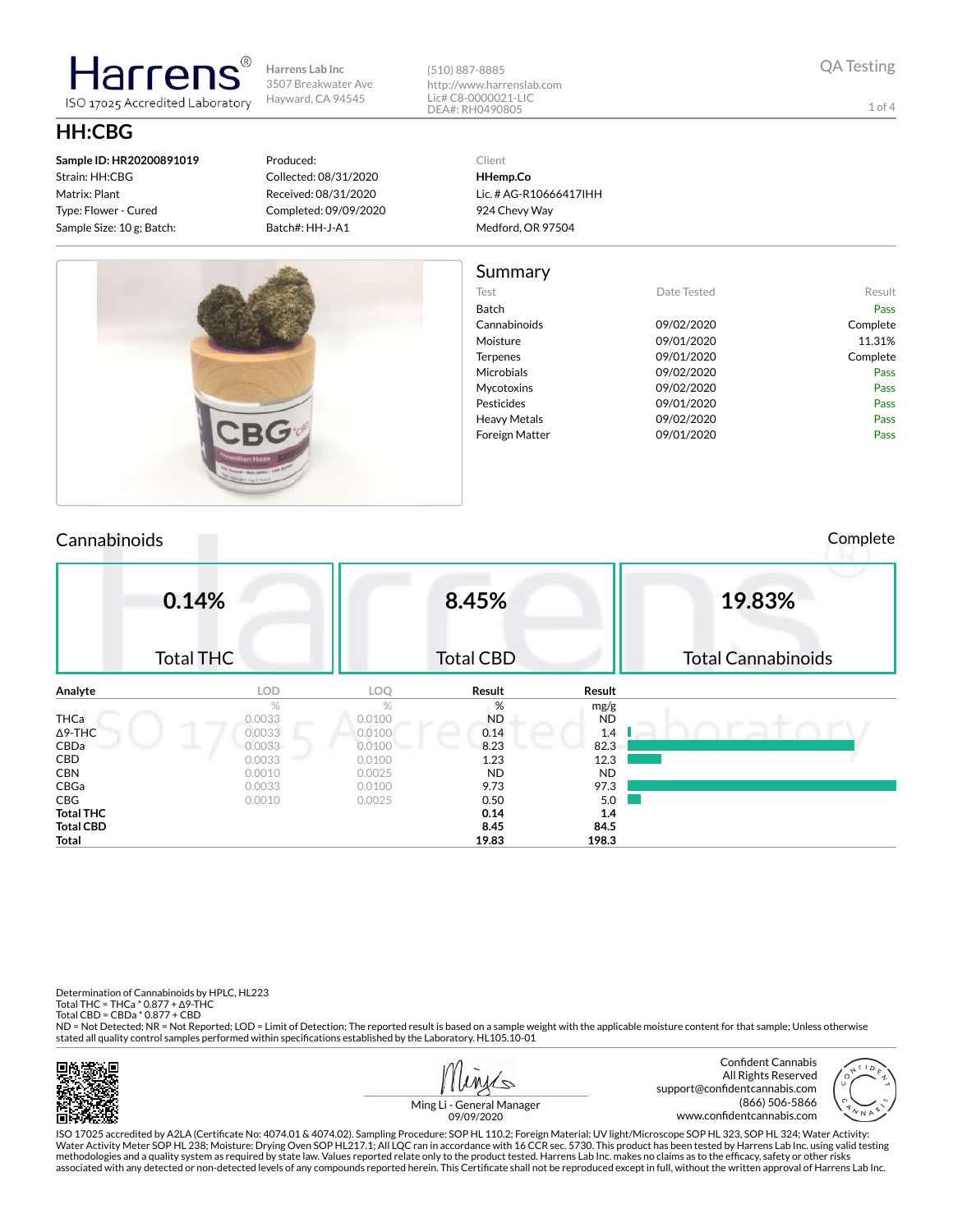**Harrens Lab Inc** 3507 Breakwater Ave Hayward, CA 94545

(510) 887-8885 http://www.harrenslab.com Lic# C8-0000021-LIC DEA#: RH0490805

QA Testing

2 of 4

# **HH:CBG**

**Harrens** ISO 17025 Accredited Laboratory

| Sample ID: HR20200891019  | Produced:             | Client                 |
|---------------------------|-----------------------|------------------------|
| Strain: HH:CBG            | Collected: 08/31/2020 | HHemp.Co               |
| Matrix: Plant             | Received: 08/31/2020  | Lic. # AG-R10666417IHH |
| Type: Flower - Cured      | Completed: 09/09/2020 | 924 Chevy Way          |
| Sample Size: 10 g; Batch: | Batch#: HH-J-A1       | Medford, OR 97504      |
|                           |                       |                        |

#### **Terpenes**

| Analyte                | <b>LOD</b> | LOQ    | <b>Results</b>                                           | <b>Results</b>               |  |
|------------------------|------------|--------|----------------------------------------------------------|------------------------------|--|
|                        | $\%$       | $\%$   | %                                                        | mg/g                         |  |
| β-Caryophyllene        | 0.0080     | 0.0100 | 0.130                                                    | 1.30                         |  |
| $\alpha$ -Bisabolol    | 0.0080     | 0.0100 | 0.111                                                    | 1.11                         |  |
| Guaiol                 | 0.0080     | 0.0100 | 0.110                                                    | 1.10                         |  |
| $\alpha$ -Humulene     | 0.0080     | 0.0100 | 0.044                                                    | 0.44                         |  |
| β-Myrcene              | 0.0080     | 0.0100 | 0.022                                                    | 0.22                         |  |
| Caryophyllene Oxide    | 0.0080     | 0.0100 | 0.021                                                    | 0.21                         |  |
| Linalool               | 0.0080     | 0.0100 | 0.014                                                    | 0.14                         |  |
| $\alpha$ -Pinene       | 0.0080     | 0.0100 | 0.012                                                    | 0.12                         |  |
| 3-Carene               | 0.0080     | 0.0100 | <b>ND</b>                                                | <b>ND</b>                    |  |
| α-Phellandrene         | 0.0080     | 0.0100 | <b>ND</b>                                                | <b>ND</b>                    |  |
| $\alpha$ -Terpinene    | 0.0080     | 0.0100 | <b>ND</b>                                                | <b>ND</b>                    |  |
| $\alpha$ -Terpineol    | 0.0080     | 0.0100 | <loq< th=""><th><loq< th=""><th></th></loq<></th></loq<> | <loq< th=""><th></th></loq<> |  |
| $\beta$ -Ocimene       | 0.0080     | 0.0100 | <b>ND</b>                                                | <b>ND</b>                    |  |
| <b>B-Pinene</b>        | 0.0080     | 0.0100 | <b>ND</b>                                                | <b>ND</b>                    |  |
| Borneol                | 0.0080     | 0.0100 | <b>ND</b>                                                | <b>ND</b>                    |  |
| Camphene               | 0.0080     | 0.0100 | <b>ND</b>                                                | <b>ND</b>                    |  |
| cis-Nerolidol          | 0.0080     | 0.0100 | <loo< th=""><th><loq< th=""><th></th></loq<></th></loo<> | <loq< th=""><th></th></loq<> |  |
| δ-Limonene             | 0.0080     | 0.0100 | <loq< th=""><th><loq< th=""><th></th></loq<></th></loq<> | <loq< th=""><th></th></loq<> |  |
| Eucalyptol             | 0.0080     | 0.0100 | <b>ND</b>                                                | <b>ND</b>                    |  |
| Fenchol                | 0.0080     | 0.0100 | <b>ND</b>                                                | <b>ND</b>                    |  |
| Fenchone               | 0.0080     | 0.0100 | <b>ND</b>                                                | <b>ND</b>                    |  |
| y-Terpinene            | 0.0080     | 0.0100 | <b>ND</b>                                                | <b>ND</b>                    |  |
| Geraniol               | 0.0080     | 0.0100 | <b>ND</b>                                                | <b>ND</b>                    |  |
| <b>Geranyl Acetate</b> | 0.0080     | 0.0100 | <b>ND</b>                                                | <b>ND</b>                    |  |
| Isopulegol             | 0.0080     | 0.0100 | <b>ND</b>                                                | <b>ND</b>                    |  |
| Menthol                | 0.0080     | 0.0100 | <b>ND</b>                                                | <b>ND</b>                    |  |
| Nerol                  | 0.0080     | 0.0100 | <b>ND</b>                                                | <b>ND</b>                    |  |
| Ocimene                | 0.0080     | 0.0100 | <b>ND</b>                                                | <b>ND</b>                    |  |
| Pulegone               | 0.0080     | 0.0100 | <b>ND</b>                                                | <b>ND</b>                    |  |
| p-Cymene               | 0.0080     | 0.0100 | <b>ND</b>                                                | <b>ND</b>                    |  |
| Terpinolene            | 0.0080     | 0.0100 | <b>ND</b>                                                | <b>ND</b>                    |  |
| trans-Nerolidol        | 0.0080     | 0.0100 | <b>ND</b>                                                | <b>ND</b>                    |  |
| Total                  |            |        | 0.464                                                    | 4.64                         |  |

## Primary Aromas



Date Tested: 09/01/2020<br>ND = Not Detected; NR = Not Reported; LOD = Limit of Detection; Unless otherwise stated all quality control samples performed within specifications established by the Laboratory. HL105.10-01. SOP HL228. GC-FID







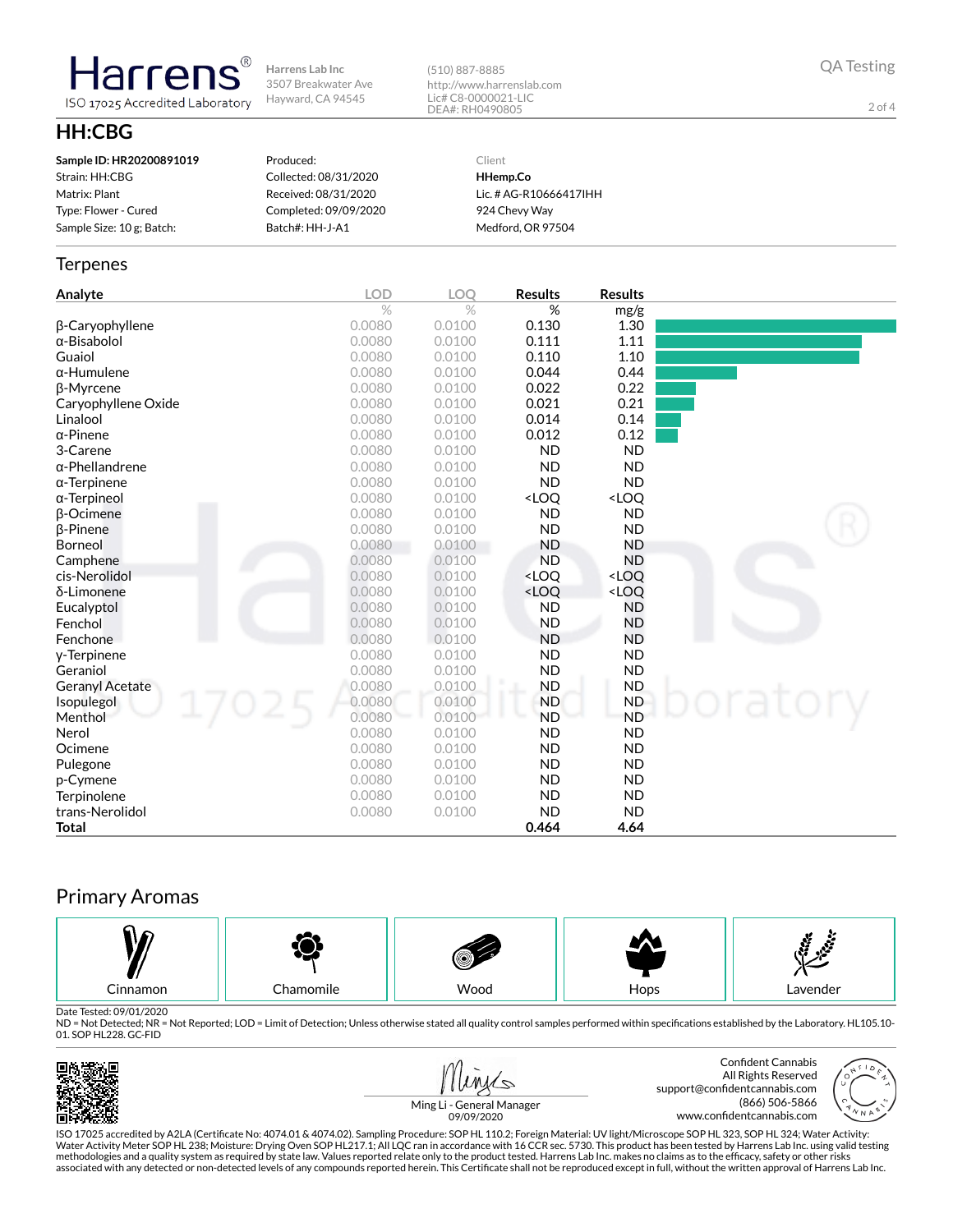**Harrens Lab Inc** 3507 Breakwater Ave Hayward, CA 94545

(510) 887-8885 http://www.harrenslab.com Lic# C8-0000021-LIC DEA#: RH0490805

# **HH:CBG**

**Harrens** 

ISO 17025 Accredited Laboratory

| Sample ID: HR20200891019  | Produced:             | Client                 |
|---------------------------|-----------------------|------------------------|
| Strain: HH:CBG            | Collected: 08/31/2020 | HHemp.Co               |
| Matrix: Plant             | Received: 08/31/2020  | Lic. # AG-R10666417IHH |
| Type: Flower - Cured      | Completed: 09/09/2020 | 924 Chevy Way          |
| Sample Size: 10 g; Batch: | Batch#: HH-J-A1       | Medford, OR 97504      |
|                           |                       |                        |

### Pesticides **Passage Community Community Community** Passes and the extension of the extension of the extension of the extension of the extension of the extension of the extension of the extension of the extension of the ext

| Analyte             | <b>LOD</b> | LOO       | Limit          | <b>Results</b> | <b>Status</b> | Analyte                 | <b>LOD</b> | <b>LOO</b> | Limit          | <b>Results</b> | <b>Status</b> |
|---------------------|------------|-----------|----------------|----------------|---------------|-------------------------|------------|------------|----------------|----------------|---------------|
|                     | $\mu$ g/g  | $\mu$ g/g | $\mu$ g/g      | $\mu$ g/g      |               |                         | $\mu$ g/g  | $\mu$ g/g  | $\mu$ g/g      | $\mu$ g/g      |               |
| Abamectin           | 0.03       | 0.1       | 0.1            | <b>ND</b>      | Pass          | Fludioxonil             | 0.03       | 0.1        | 0.1            | <b>ND</b>      | Pass          |
| Acephate            | 0.03       | 0.1       | 0.1            | <b>ND</b>      | Pass          | Hexythiazox             | 0.03       | 0.1        | 0.1            | <b>ND</b>      | Pass          |
| Acequinocyl         | 0.03       | 0.1       | 0.1            | <b>ND</b>      | Pass          | Imazalil                | 0.03       | 0.1        | 0.03           | <b>ND</b>      | Pass          |
| Acetamiprid         | 0.03       | 0.1       | 0.1            | <b>ND</b>      | Pass          | Imidacloprid            | 0.03       | 0.1        | 5              | <b>ND</b>      | Pass          |
| Aldicarb            | 0.03       | 0.1       | 0.03           | <b>ND</b>      | Pass          | <b>Kresoxim Methyl</b>  | 0.03       | 0.1        | 0.1            | <b>ND</b>      | Pass          |
| Azoxystrobin        | 0.03       | 0.1       | 0.1            | <b>ND</b>      | Pass          | Malathion               | 0.03       | 0.1        | 0.5            | <b>ND</b>      | Pass          |
| <b>Bifenazate</b>   | 0.03       | 0.1       | 0.1            | <b>ND</b>      | Pass          | Metalaxyl               | 0.03       | 0.1        | $\overline{2}$ | <b>ND</b>      | Pass          |
| <b>Bifenthrin</b>   | 0.03       | 0.1       | 3              | <b>ND</b>      | Pass          | Methiocarb              | 0.03       | 0.1        | 0.03           | <b>ND</b>      | Pass          |
| <b>Boscalid</b>     | 0.03       | 0.1       | 0.1            | <b>ND</b>      | Pass          | Methomyl                | 0.03       | 0.1        | $\mathbf 1$    | <b>ND</b>      | Pass          |
| Captan              | 0.03       | 0.1       | 0.7            | <b>ND</b>      | Pass          | Mevinphos               | 0.03       | 0.1        | 0.03           | <b>ND</b>      | Pass          |
| Carbaryl            | 0.03       | 0.1       | 0.5            | <b>ND</b>      | Pass          | Myclobutanil            | 0.03       | 0.1        | 0.1            | <b>ND</b>      | Pass          |
| Carbofuran          | 0.03       | 0.1       | 0.03           | <b>ND</b>      | Pass          | Naled                   | 0.03       | 0.1        | 0.1            | <b>ND</b>      | Pass          |
| Chlorantraniliprole | 0.03       | 0.1       | 10             | <b>ND</b>      | Pass          | Oxamyl                  | 0.03       | 0.1        | 0.5            | <b>ND</b>      | Pass          |
| Chlordane           | 0.03       | 0.1       | 0.03           | <b>ND</b>      | Pass          | Paclobutrazol           | 0.03       | 0.1        | 0.03           | <b>ND</b>      | Pass          |
| Chlorfenapyr        | 0.03       | 0.1       | 0.03           | <b>ND</b>      | Pass          | Parathion Methyl        | 0.03       | 0.1        | 0.03           | <b>ND</b>      | Pass          |
| Chlorpyrifos        | 0.03       | 0.1       | 0.03           | <b>ND</b>      | Pass          | Pentachloronitrobenzene | 0.03       | 0.1        | 0.1            | <b>ND</b>      | Pass          |
| Clofentezine        | 0.03       | 0.1       | 0.1            | <b>ND</b>      | Pass          | Permethrin              | 0.03       | 0.1        | 0.5            | <b>ND</b>      | Pass          |
| Coumaphos           | 0.03       | 0.1       | 0.03           | <b>ND</b>      | Pass          | Phosmet                 | 0.03       | 0.1        | 0.1            | <b>ND</b>      | Pass          |
| Cyfluthrin          | 0.03       | 0.1       | $\overline{2}$ | <b>ND</b>      | Pass          | Piperonyl Butoxide      | 0.03       | 0.1        | 3              | <b>ND</b>      | Pass          |
| Cypermethrin        | 0.03       | 0.1       | 1              | <b>ND</b>      | Pass          | Prallethrin             | 0.03       | 0.1        | 0.1            | <b>ND</b>      | Pass          |
| Daminozide          | 0.03       | 0.1       | 0.03           | <b>ND</b>      | Pass          | Propiconazole           | 0.03       | 0.1        | 0.1            | <b>ND</b>      | Pass          |
| Diazinon            | 0.03       | 0.1       | 0.1            | <b>ND</b>      | Pass          | Propoxur                | 0.03       | 0.1        | 0.03           | <b>ND</b>      | Pass          |
| <b>Dichlorvos</b>   | 0.03       | 0.1       | 0.03           | <b>ND</b>      | Pass          | Pyrethrins              | 0.03       | 0.1        | 0.5            | <b>ND</b>      | Pass          |
| Dimethoate          | 0.03       | 0.1       | 0.03           | <b>ND</b>      | Pass          | Pyridaben               | 0.03       | 0.1        | 0.1            | <b>ND</b>      | Pass          |
| Dimethomorph        | 0.03       | 0.1       | $\overline{2}$ | <b>ND</b>      | Pass          | Spinetoram              | 0.03       | 0.1        | 0.1            | <b>ND</b>      | Pass          |
| Ethoprophos         | 0.03       | 0.1       | 0.03           | <b>ND</b>      | Pass          | Spinosad                | 0.03       | 0.1        | 0.1            | <b>ND</b>      | Pass          |
| Etofenprox          | 0.03       | 0.1       | 0.03           | <b>ND</b>      | Pass          | Spiromesifen            | 0.03       | 0.1        | 0.1            | <b>ND</b>      | Pass          |
| Etoxazole           | 0.03       | 0.1       | 0.1            | <b>ND</b>      | Pass          | Spirotetramat           | 0.03       | 0.1        | 0.1            | <b>ND</b>      | Pass          |
| Fenhexamid          | 0.03       | 0.1       | 0.1            | <b>ND</b>      | Pass          | Spiroxamine             | 0.03       | 0.1        | 0.03           | <b>ND</b>      | Pass          |
| Fenoxycarb          | 0.03       | 0.1       | 0.03           | <b>ND</b>      | Pass          | Tebuconazole            | 0.03       | 0.1        | 0.1            | <b>ND</b>      | Pass          |
| Fenpyroximate       | 0.03       | 0.1       | 0.1            | <b>ND</b>      | Pass          | Thiacloprid             | 0.03       | 0.1        | 0.03           | <b>ND</b>      | Pass          |
| Fipronil            | 0.03       | 0.1       | 0.03           | <b>ND</b>      | Pass          | Thiamethoxam            | 0.03       | 0.1        | 5              | <b>ND</b>      | Pass          |
| Flonicamid          | 0.03       | 0.1       | 0.1            | <b>ND</b>      | Pass          | Trifloxystrobin         | 0.03       | 0.1        | 0.1            | <b>ND</b>      | Pass          |

Date Tested: 09/01/2020

We analyze samples by AOAC Official Method 2007.01-Modified; ND = Not Detected; NR = Not Reported; LOD = Limit of Detection; The reported result is based on a<br>sample weight with the applicable moisture content for that sam





| neral Manager |  |
|---------------|--|

support@confidentcannabis.com



QA Testing

3 of 4

Ming Li - Ge 09/09/2020